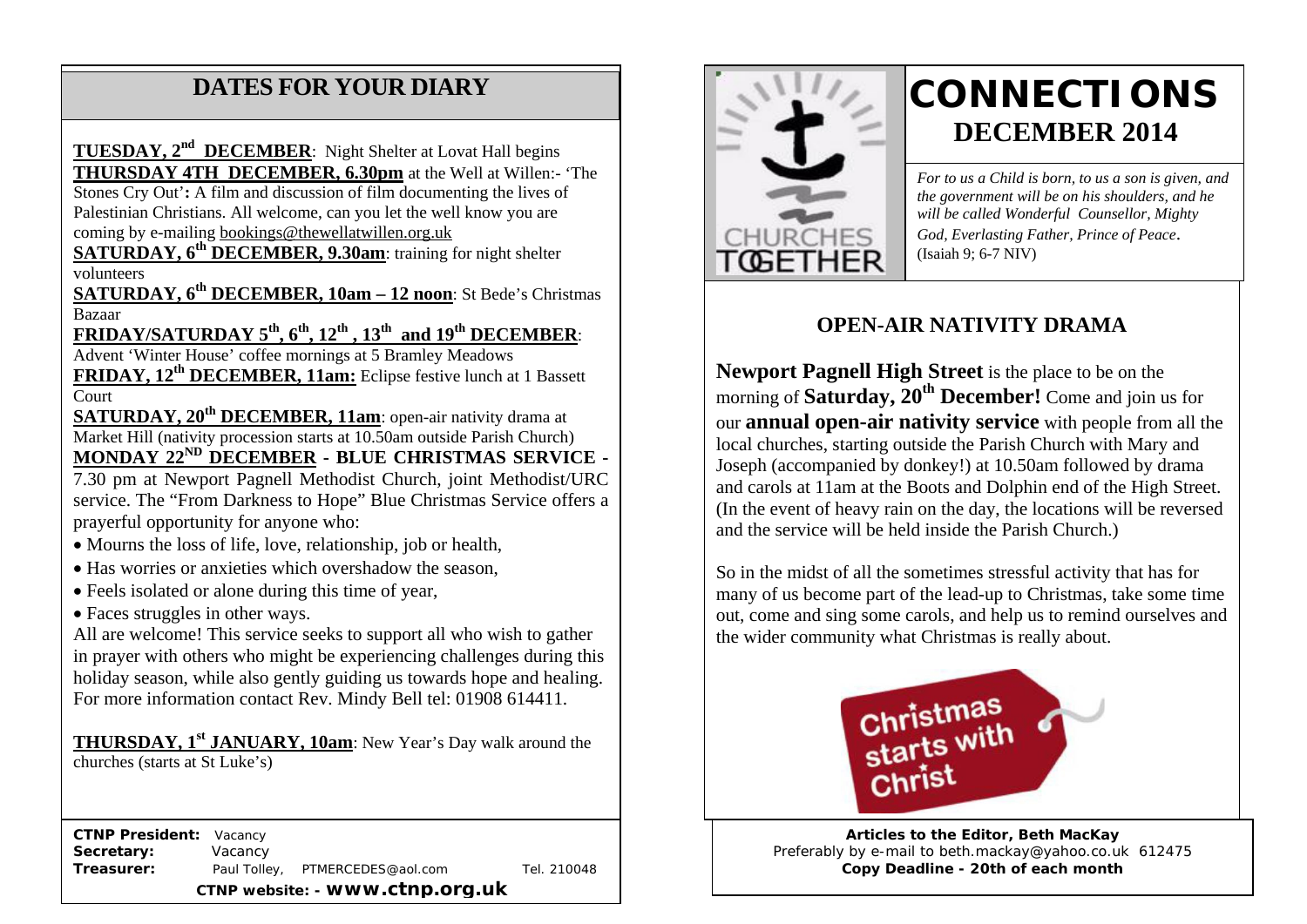#### mee **LETTER FROM A MINISTER**

I love Christmas! It's such a wonderful time. I won't deny that I very much enjoy the Christmas food. My favourite is the Christstollen, the German Christmas cake, which in recent years has become readily available here. But hopefully I'll find the time and energy to bake my own this year. Like most people I also like the presents, but fortunately that's not too important, otherwise I might find it hard to accept that I receive them from Father Christmas rather than the Christkind - the Christ child - who in Germany delivers the goodies on the evening of Christmas Eve. With all the various services going on, I will be in church most of that time anyway and wouldn't be there when the Christkind comes.

What's also great is that people try to live up to the season of goodwill in the days before and during Christmas. It's lovely to see people making an extra effort to be kind and considerate to each other. I think I could cope better with Christmas starting in the shops in September, if it were accompanied by a general outpouring of love and goodness. But it's super when it's happening at Christmas.

But what makes Christmas really special for me is the time spent with my family and at church. Fortunately, the two complement each other most of the time anyway. It's fun to relax at home with the family and to share presents and meals. And at church we celebrate the greatest Christmas gift - Jesus Christ, God's own son being born as a human being to give us all hope in an often dark world.

*Deacon Klaus Reidel, St. Bede's Catholic Church*

#### **FOOD FOR CHANGE ADVENT COFFEE MORNINGS**



As we approach the season of giving and festivities we would like to offer you the chance to celebrate with us and contribute to this Christian Aid project which CTNP has pledged to support over the next two years. During Advent on **Friday 5th, 12th and 19th December and Saturday 6<sup>th</sup> and 13<sup>th</sup> December** we will be serving coffee and mince pies in a traditional wooden Norwegian round house, festively decorated, at 5 Bramley Meadows in Newport Pagnell from 10am until 12 noon. You can read more about the work in Burkina Faso there. Come and join us. Donations welcomed.



## **HELP CTNP TO RAISE £5000**

over the next two years to help poor families trying to eke out a living on the edge of the Sahara Desert.

If we reach our target, the EU will match fund it by 5:1 which means that our £5000 becomes a staggering **£30,000** for this project!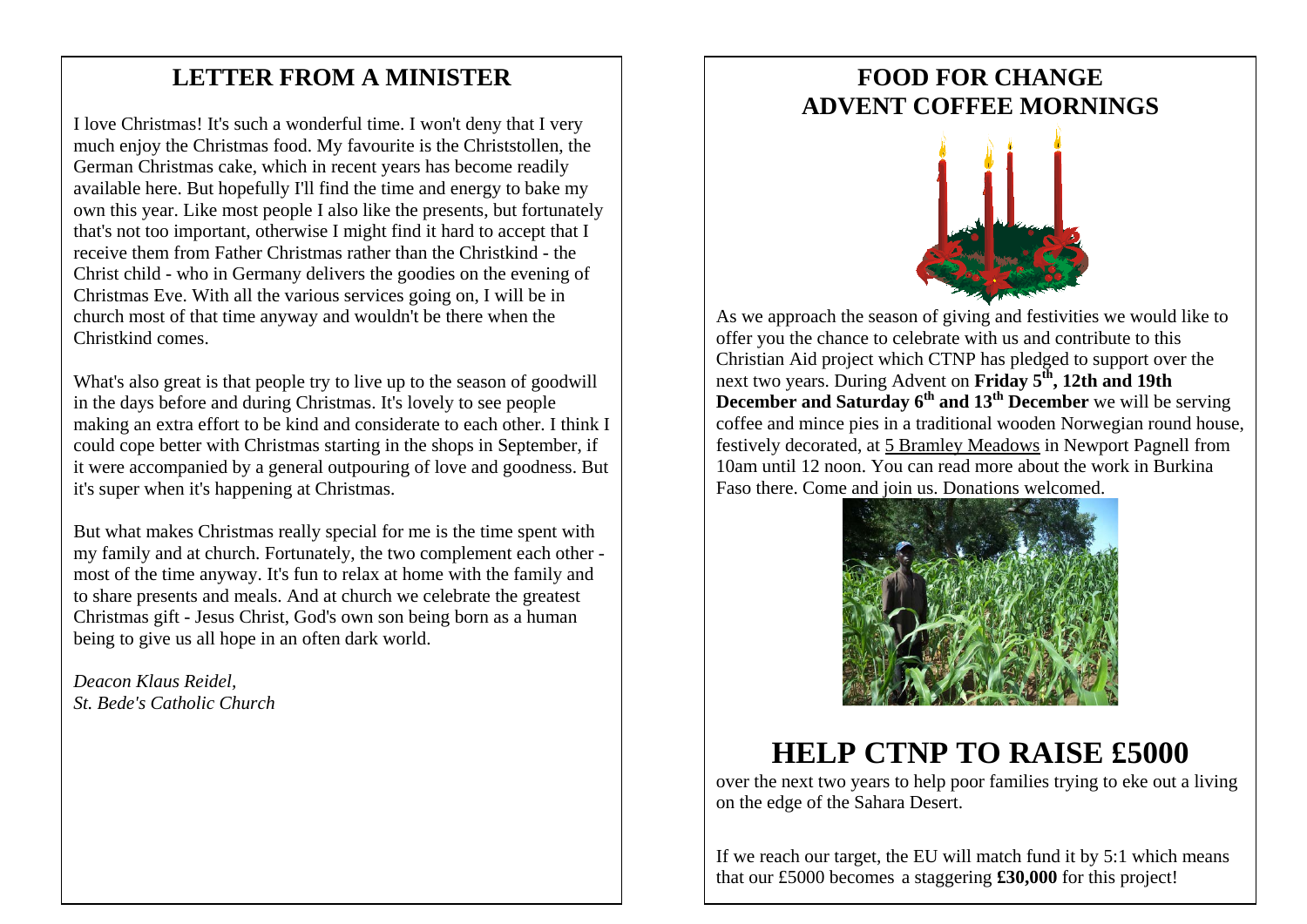#### **TRAIDCRAFT EVENT IN SHERINGTON**

Pearl Teasdale wishes to thank all her friends who supported The Annual Traidcraft Event on the 8th and 9<sup>th</sup> November this year and to those who didn't manage to get to the Event, so sent donations. Sales, orders and donations amounted to over £1,200. Many thanks to the many folk who give continued

support year after year.

#### **SONGS OF PRAISE**

Our thanks to Rev Mindy Bell and all others who took part in the Songs of Praise service on 23rd November. Each of the hymns was chosen and introduced by someone from each of the churches which added a very personal and meaningful touch to the service. Our thanks too to the Baptist Band, the organist and the choirs from the Parish Church, St Luke's and the Limes. It was a rousing and moving service followed by an enjoyable time of fellowship with refreshments.

During the service a special collection was taken for the Food for Change project in Northern Burkina Faso which is a Christian Aid community partnership project. CTNP is aiming to raise £5000 for this project over the next two years through a variety of fundraising events (see information about Advent coffee mornings elsewhere in this leaflet). At the time of writing, the final total collected at the service was not available, but will be published in the next edition of **Connections** 

#### **METHODIST OPEN DAY a great success!**



A warm welcome awaited all those who visited the Methodist Church in Newport Pagnell on  $19<sup>th</sup>$  October. Staged as part of our upcoming Bicentenary programme, the Open Day portrayed how our local Methodist Church gets involved with both local and worldwide issues and seeks to meet present day needs.

As well as featuring the work of the many charities which members support, good quality hand-made crafts, Fair Trade goods and Charity Christmas Cards were on sale, along with coffee, yummy cakes and Cream Teas!



Special events are planned throughout 2015 to mark our Bicentenary including a visit by John Wesley (alias Mark Topping) and service led by the President of Methodist Conference, Rev. Kenneth Howcroft.

Our full programme of events is enclosed as a separate document.